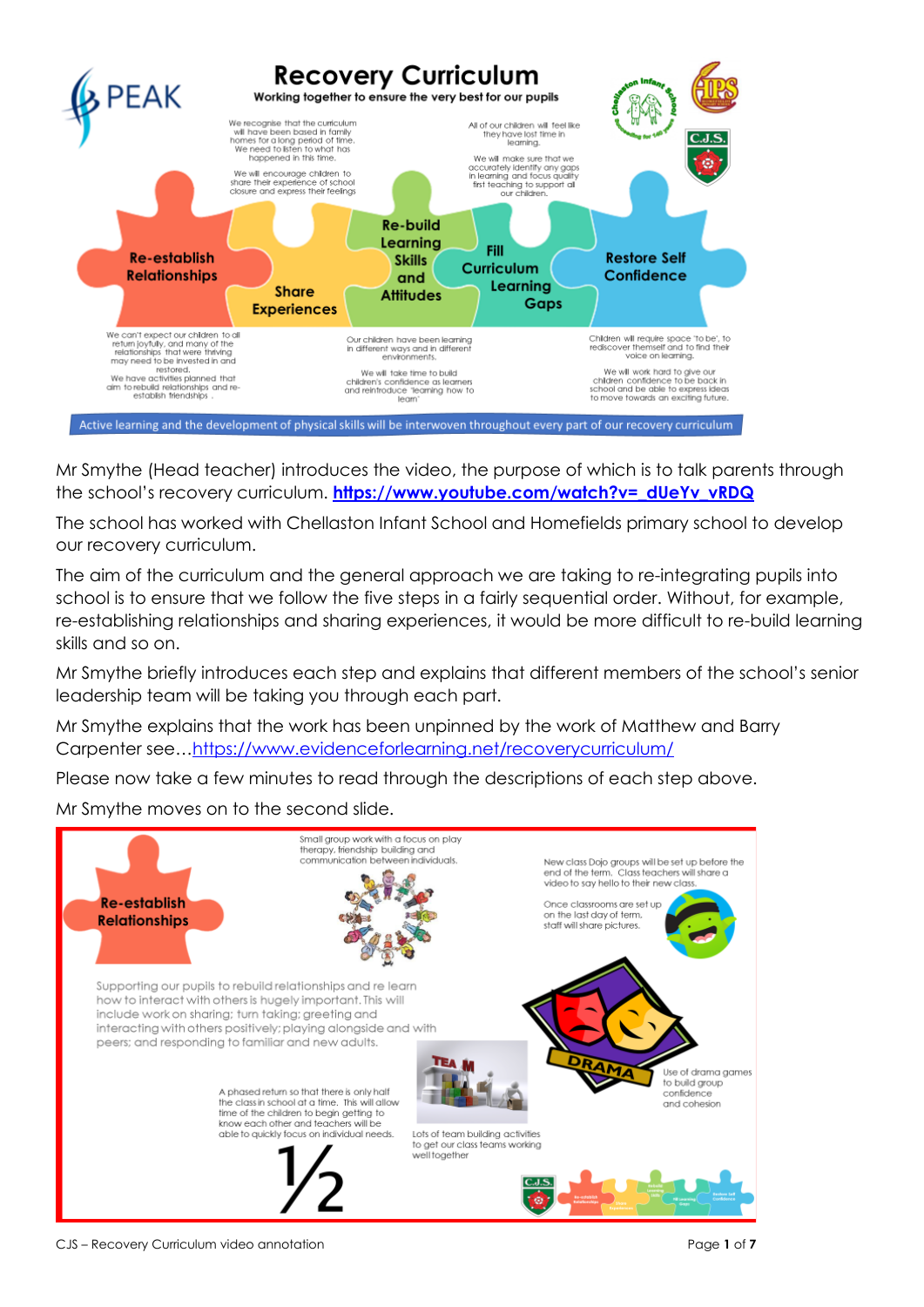Mr Smythe explains that the first thing for us all to do in the autumn term is to re-establish relationships and that we will use lots of team building activities and small group and focused play.

All children will be put into new Class Dojo teams which will mean that parents can communicate with school and vice versa.

Please now take a moment to read through the rest of the slide above

#### Mr Smythe now introduces slide 3

| Phased-Return 1<br>half classes"                                                                                                                                                                                                                                                         | Year 3                                           | Year 3                                                                        | Year 4            | Year 4            | Year 5            | Year 5                     | Year &            | Year 4           |  |
|------------------------------------------------------------------------------------------------------------------------------------------------------------------------------------------------------------------------------------------------------------------------------------------|--------------------------------------------------|-------------------------------------------------------------------------------|-------------------|-------------------|-------------------|----------------------------|-------------------|------------------|--|
|                                                                                                                                                                                                                                                                                          | 9.15am to 11.15am                                | 12.45pm to 2.45pm                                                             | 9.05am fo 11.05am | 12.55pm to 2.55pm | 8.55am to 10.55am | 1.05pm to 3.05pm           | 8.45am to 10.45am | 1.15pm to 3.15pm |  |
| Monday 7 <sup>e</sup> Sept<br>to Thursday 10th September                                                                                                                                                                                                                                 | Y3 Group 1                                       | Y3 Group 2                                                                    | Ya Group 1        | Y4 Group 2        | Y5 Group 1        | Y5 Group 2                 | Yé Group 1        | Y6 Group 2       |  |
| *Sblings have been organised to be in the same numbered groups (i.e. either moming for group 1 or afternoon slots for group 2). We have done all we can to coincide this with Chellaston Infant school as well. Pupils enfitte<br>School Meals will bring a packed lunch home with them. |                                                  |                                                                               |                   |                   |                   |                            |                   |                  |  |
| Phased-Return 2 Almost full day<br><b>INOTE LATER FINISH TIMES</b>                                                                                                                                                                                                                       | 9.15am to 2.00pm                                 |                                                                               | 9.05am to 2.10pm  |                   | 8.55cm to 2.20pm  |                            | 8.45cm to 2.30pm  |                  |  |
| Friday 11 <sup>*</sup> Sept                                                                                                                                                                                                                                                              |                                                  | Whole class                                                                   |                   | Whole class       |                   | Whole closs                |                   | Whole class      |  |
| Longer full days"<br>From Week 2                                                                                                                                                                                                                                                         |                                                  | 9.15am to 3.00pm                                                              |                   | 9.05am to 3.10pm  |                   | Year 5<br>8.55am to 3.20pm |                   | 8.45cm to 3.30pm |  |
| Phased-Return 3                                                                                                                                                                                                                                                                          |                                                  | Year 3                                                                        |                   | Year 4            |                   |                            | Year 6            |                  |  |
| Monday 14th September                                                                                                                                                                                                                                                                    |                                                  |                                                                               |                   |                   |                   |                            |                   |                  |  |
| to Friday 18th September                                                                                                                                                                                                                                                                 |                                                  | Whole closs                                                                   |                   | Whole class       |                   | Whole class                |                   | Whole closs      |  |
| Week Three onwards (From Monday 21st September)                                                                                                                                                                                                                                          |                                                  | "We will still need to stagger start and end times due to government guidance |                   |                   |                   |                            |                   |                  |  |
| The new 'normal'                                                                                                                                                                                                                                                                         |                                                  | Year 3                                                                        |                   | Year 4            |                   | Year 5                     |                   | Year 4           |  |
| From Week 3                                                                                                                                                                                                                                                                              |                                                  | End time 3.00pm                                                               |                   | End fime 3.10pm   |                   | End fime 3.20pm            |                   | End time 3.30pm  |  |
|                                                                                                                                                                                                                                                                                          | From Monday 21"<br>Whole class<br>September 2020 |                                                                               | Whole class       |                   | Whole class       |                            | Whole closs       |                  |  |

Mr Smythe explains that parents will receive the above timetable for the first three weeks in a letter which will have accompanied the link to the video.

Children will return to school in a phased manner. This means that children will return in half class groups named group 1 and group 2.

For the first four days, children will be in school for 2 hour blocks either in the morning session or in the afternoon session.

The rationale behind this is that we cannot admit all 509 children on day one in one go. This would not be safe.

Mr Smythe explains that the processes in place for keeping the school safe and clean will continue into the autumn term, utilising all we have learnt during the last 4 months during lockdown whilst having around 170 children in school.

All children entitled to Free School Meals will be in group 1 and they will receive a packed lunch.

We have done what we can to ensure that siblings (whether at CJS or CIS) are in the same numbered group (i.e. the morning or the afternoon slot). If parents find we have got this wrong, they should get in touch and we will ensure that we get their children in slots in the same half of the day.

From Friday 11<sup>th</sup> September, children will return to CJS for almost full days.

The start and end times for the first week are staggered to ensure that we can keep children safe.

Mr Smythe reiterates the following about the first week:

## **The start of school**

- Children are starting in bubbles of 16 children
- All pupils will enter via the top playground gates
- Please arrive no earlier than 5 minutes before the allotted time
- We ask that parents do not come onto the school site when dropping off. Whilst waiting, please maintain social distancing,
- Teachers will meet children inside the gates and take the class in together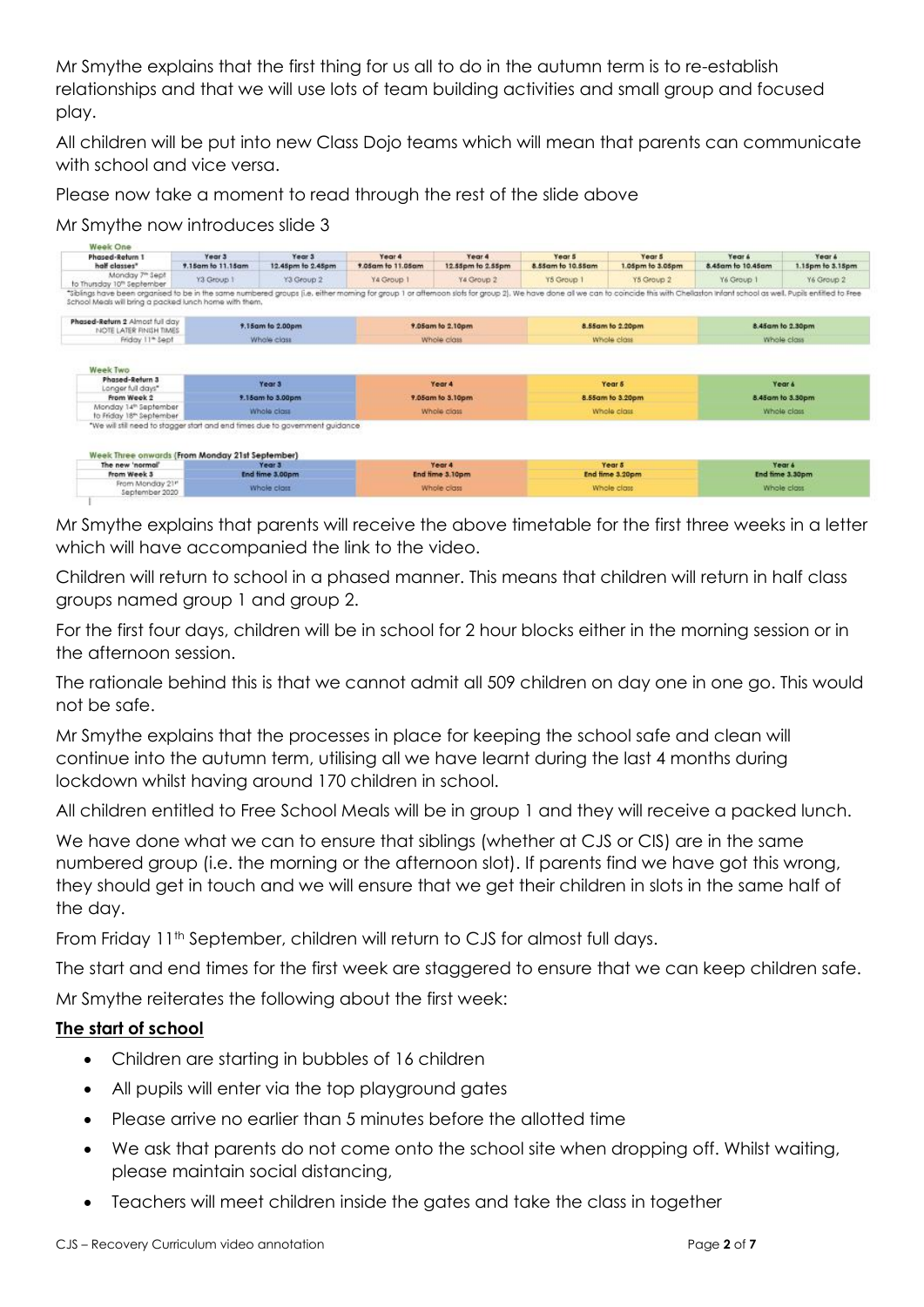# **The end of school**

- Please observe social distancing when waiting to collect your child
- The parents collecting children at allotted times will be able to come and wait on the playground in designated areas (which we will make very clear to parents when they arrive)
- Parents will enter through the normal top playground gate, collect their child and exit through either of the two side playground gates. This will all be made very clear to parents so do not worry about having to remember all of the detail.

Please try to park away from the school and walk a little way to bring your child to school and to collect them

#### In week 2

## **The start of school**

- All pupils will enter via the top playground gates
- Please arrive no earlier than 5 minutes before the allotted time
- We ask that parents do not come onto the school site when dropping off. Whilst waiting, please maintain social distancing,
- Now familiar with their class location, children will come in through the gates and make their way straight to their classes

## **The end of school**

• The arrangements for collecting at the end of the school day will not change from week 1

Arrangements for collecting children will remain the same from week two onwards.

#### **The start of school**

- The gates at the top of the playground will open at 8.35am
- **All children** can arrive from between 8.35am and 8.50am this is a 'window' for arrival which should allow for a steady flow of pupils into school and to ease congestion
- All other morning arrangements remain the same as week two

#### **The end of school**

• The arrangements for collecting at the end of the school day will not change from weeks 1 and 2

Mr Smythe hands over to Miss Ballington (Assistant Head teacher) to talk about how and why we'll be encouraging pupils to 'share experiences'.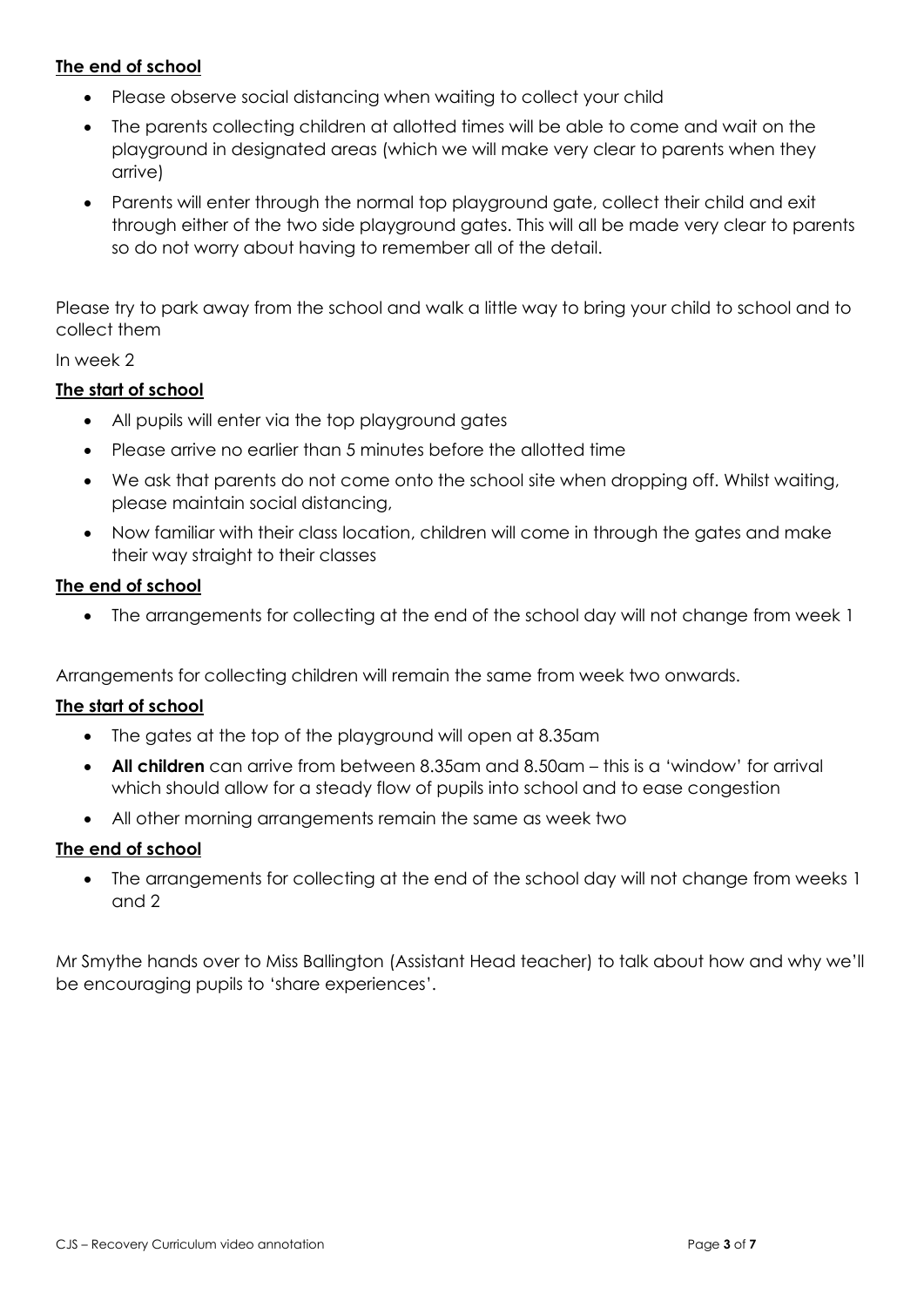

Miss Ballington (Assistant Head teacher) introduces how and why we'll be encouraging pupils to 'share experiences'.

- Once we have re-established the important relationships with the children, they'll be ready to share their experiences.
- All of our children will have had different experiences during lockdown.
- It will be important for the children to share their feelings, if they can, and to tell us how they have felt.
- Some children will have had happy times but not doubt there have been struggles too.
- Sharing their experiences will help them to see they're not alone and that we will listen
- Some children will be happy to talk to the class and some ways in which we will encourage this is through story telling and writing. Children will be able to share feelings through art and pictures
- The aim is to help children to recognise that their emotions are normal and are probably shared by others.
- Those children not ready to share their experiences with the class can talk to staff or complete a 'something to say' slip and pop it in their 'something to say' box. This will be checked regularly and responded to
- Miss Ballington now hands over to Mr Beeston (Assistant Head teacher) to talk about the next piece of the jigsaw.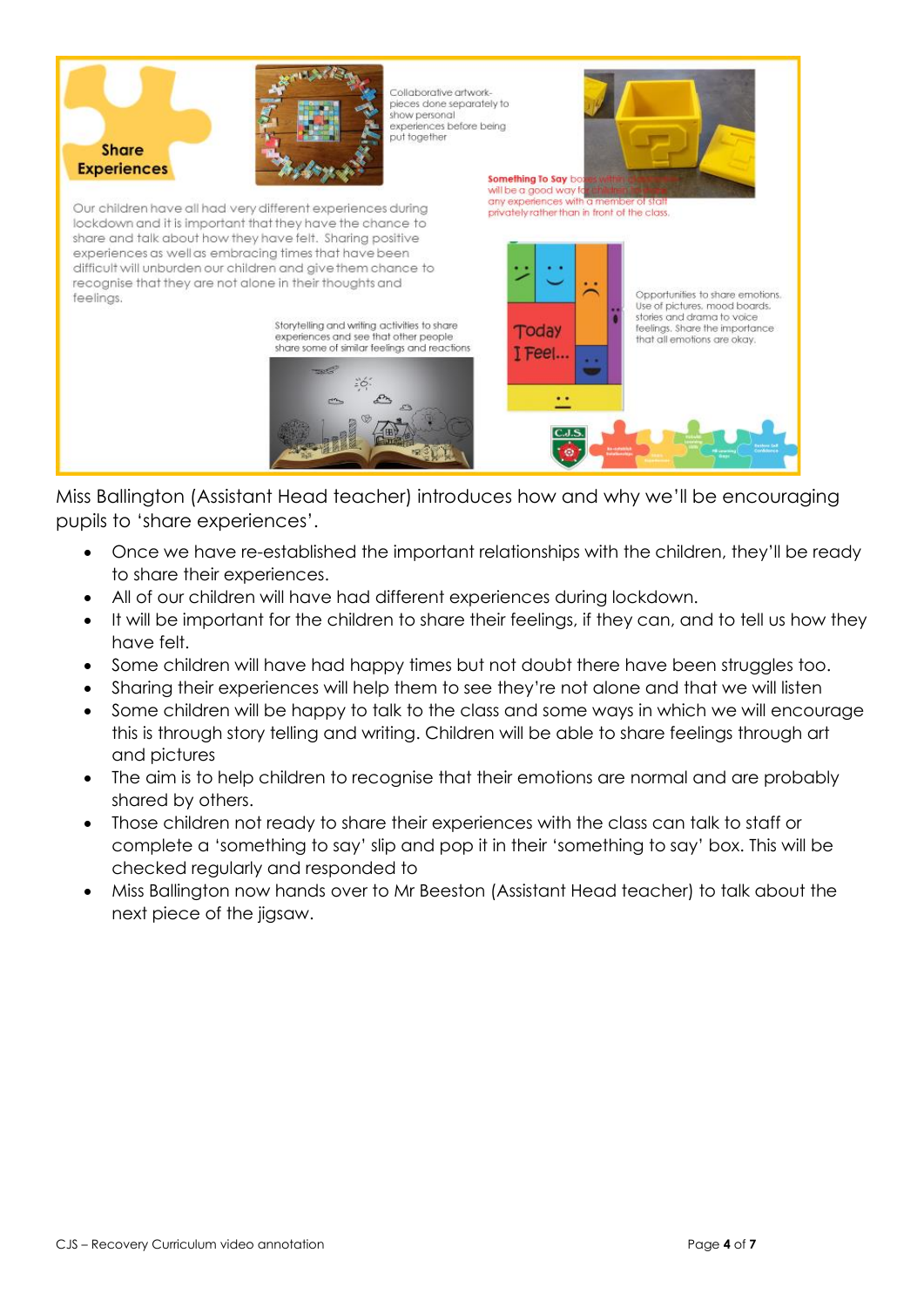

Mr Beeston (Assistant Head teacher) talks about how we'll go about 'filling learning gaps'.

After the opportunities to share their experiences, it will be important for us to help the children to re-build their learning skills. We recognise that the children have had a long time away from the classroom and the learning environment. They have grown accustomed to having the freedom and flexibility about how and when they have completed the home learning. Therefore, getting used to the pace and the structure of the school day, as well as being focused for long periods of time in a classroom with 30 plus other children is a huge change.

At CJS, we know that our pupils will need time to acclimatise to these changes, before they can be effective learners once again.

Firstly, our classrooms will be set up to make a positive learning environment

- Clear worktops
- Uncluttered walls and displays
- Standing desks and space to lie down to work too
- Sensory products and displays

The children can access these at any time in the classroom.

Secondly, we will use a variety of learning approaches, building up gradually the time that children are able to concentrate for, through:

- Use of active and engaging lessons which will help capture and sustain their love of learning.
- Regular breaks throughout the day to help them focus
- Use of PSHE and mental well-being based approaches which will help to re-establish their growth-mindset skills and to rebuild the skills of resilience and perseverance.

And finally, we believe that by having a phased return, particularly in the first few weeks we we help to rebuild the vital learning skills. It will be a gradual process but one we are very much looking forward to in September.

Together, we will help rebuild our pupils into effective learners.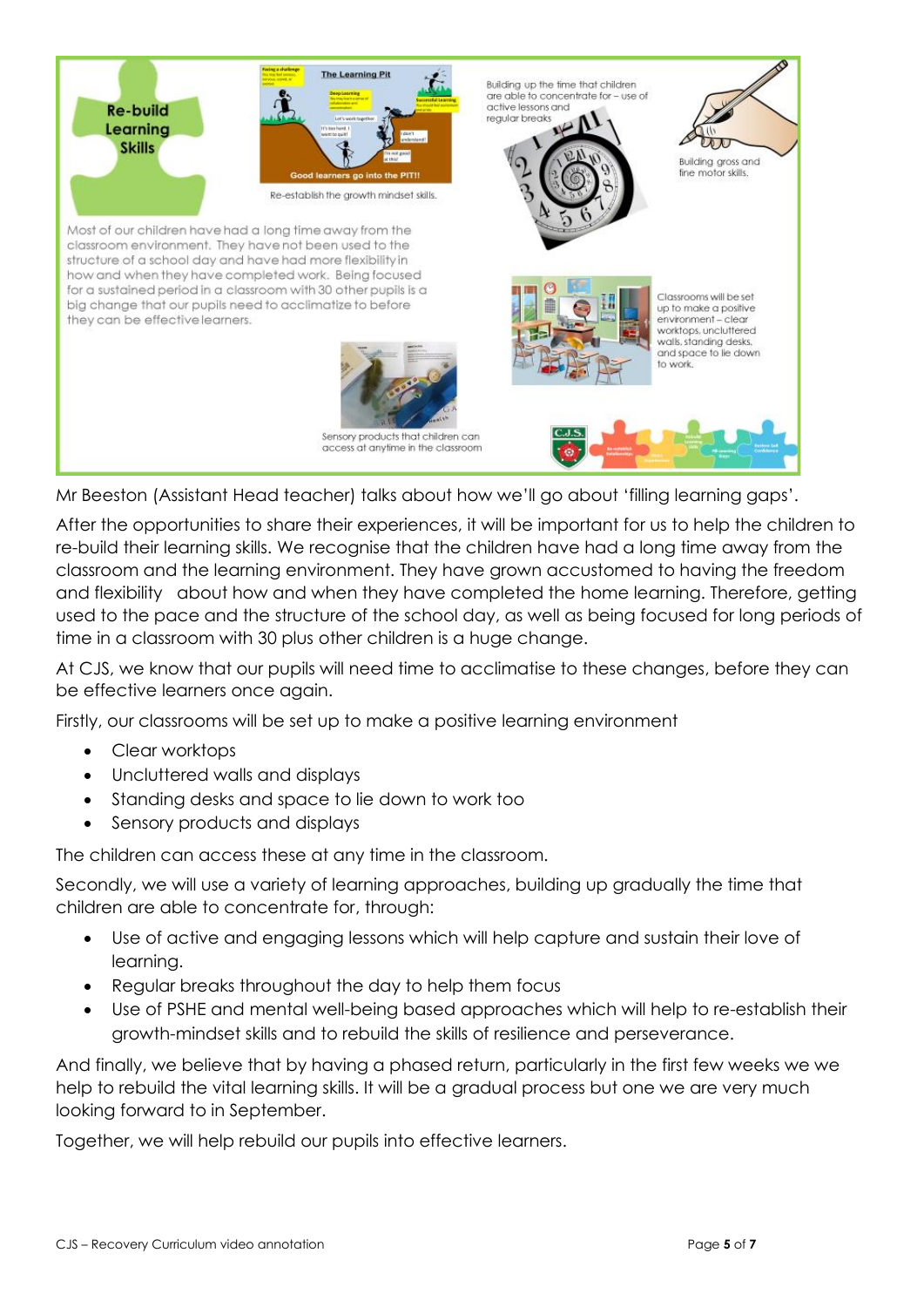

Mrs Price (Deputy Head teacher) now introduces the ways in which the school will look to fill the learning gaps created by the school closure for the majority of the pupils.

Once we've settled back into school routine, we'll start to be able to introduce some more subject specific learning.

Lots of you will have been used to using Bug Club and TT Rock Stars as part of your home-learning and we'll continue to use those within school too.

On top of that we're going to start thinking about using assessment tools to be able to spot any gaps in learning we might have. Some of those might be for the whole class because they have missed out on a whole section of learning. Or it could be something that small groups or individuals haven't got to grips with. It really doesn't matter because we have some many different ways that we will be able to help move our children's learning forward.

We will have very focused teaching within the whole class. We will also have lots of intervention groups run by our experienced team of Teaching Assistants.

The intervention groups will be part of catch-up programmes and they'll also focus on preteaching, making sure that a group of children have total confidence in their previous learning so that when they come to the lesson the next day, they're able to build on what they already know.

Everybody will be taking part in our daily practice such as:

- Daily reading lots of opportunities to listen to books, having a story read as a whole school assembly and focused reading to look at a particular skill.
- Also, our maths daily practice; things like strawberry jam and lemon curd where we get to practise our times tables and extended number facts.

Obviously, the curriculum is not just about English and Maths and, at CJS, we've worked really hard during the whole of lockdown to put together a new, exciting curriculum. We're going to kick that off with a whole school focus on Geography, looking at exploring different parts of the world and seeing what else is out there.

It's really important that we bring our learning to life and make sure that we're using those reading, writing and maths skills across the curriculum so that we can ensure that everybody is totally confident and that they know what they are doing to move their learning forward.

Confidence is the final piece of the jigsaw, so I'll hand over to Mrs Stephenson (Assistant Head).